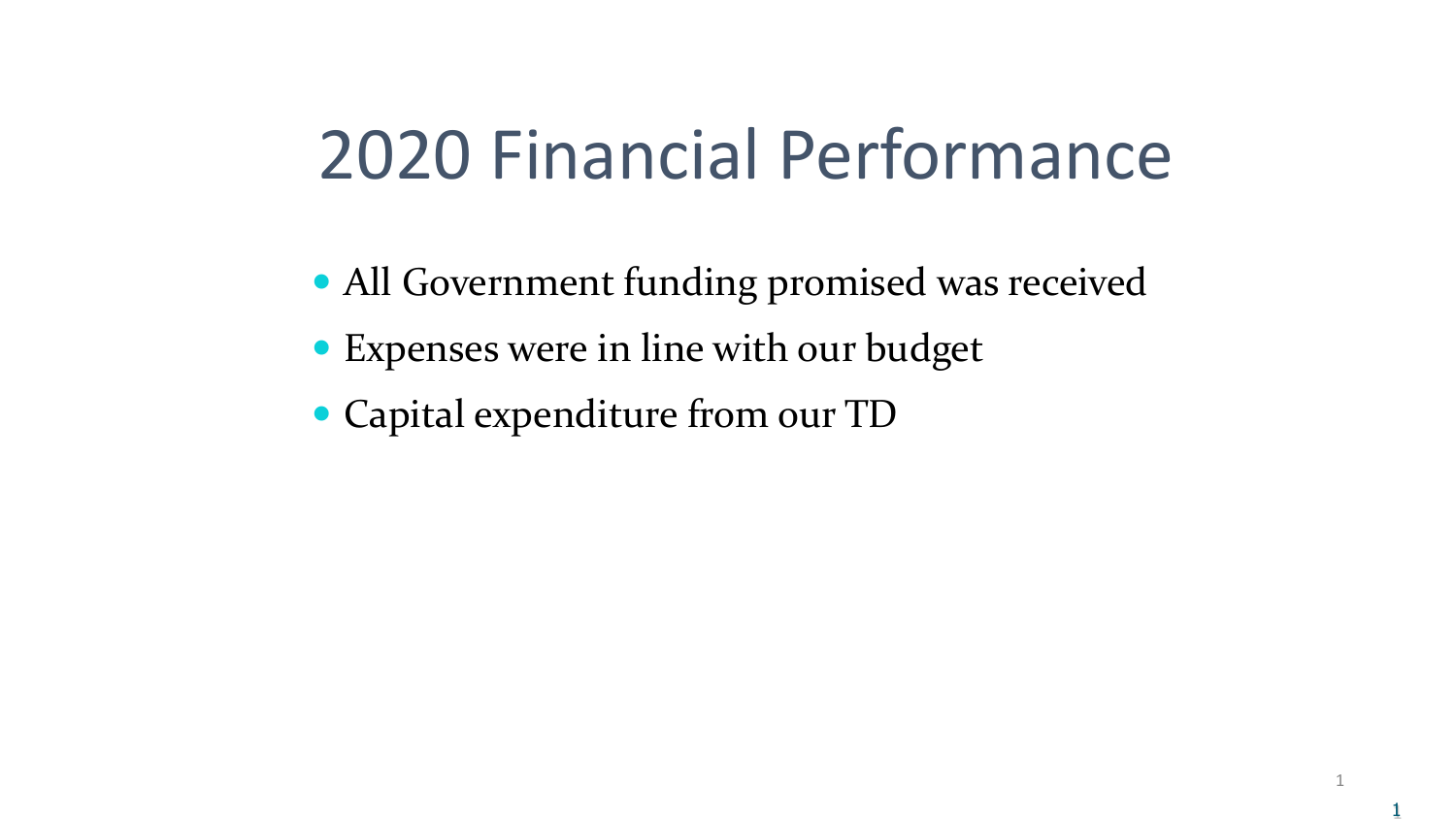# Balance Sheet 2020

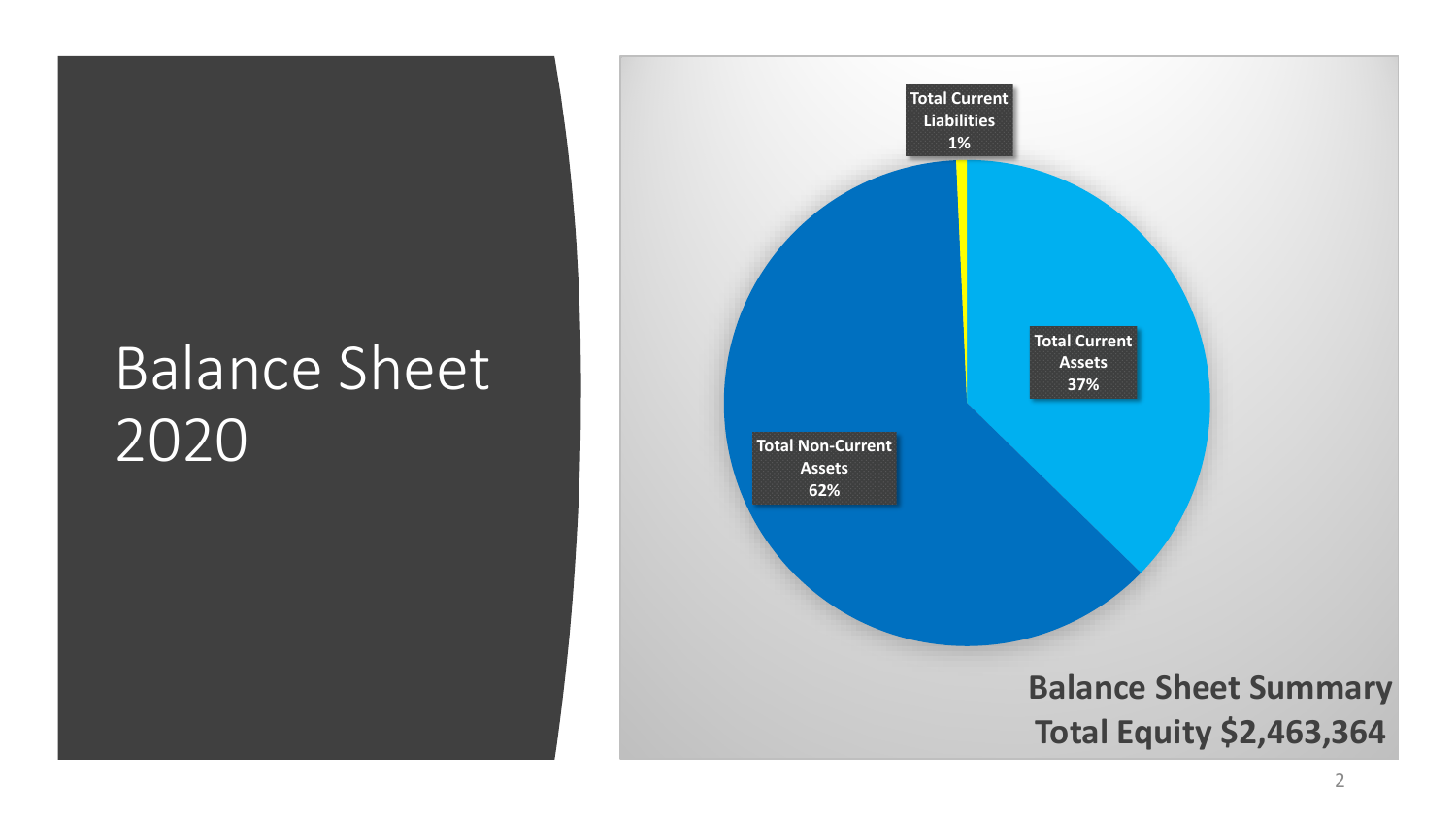# ST BERNARD'S **SCHOOL** RECURRENT INCOME 2020

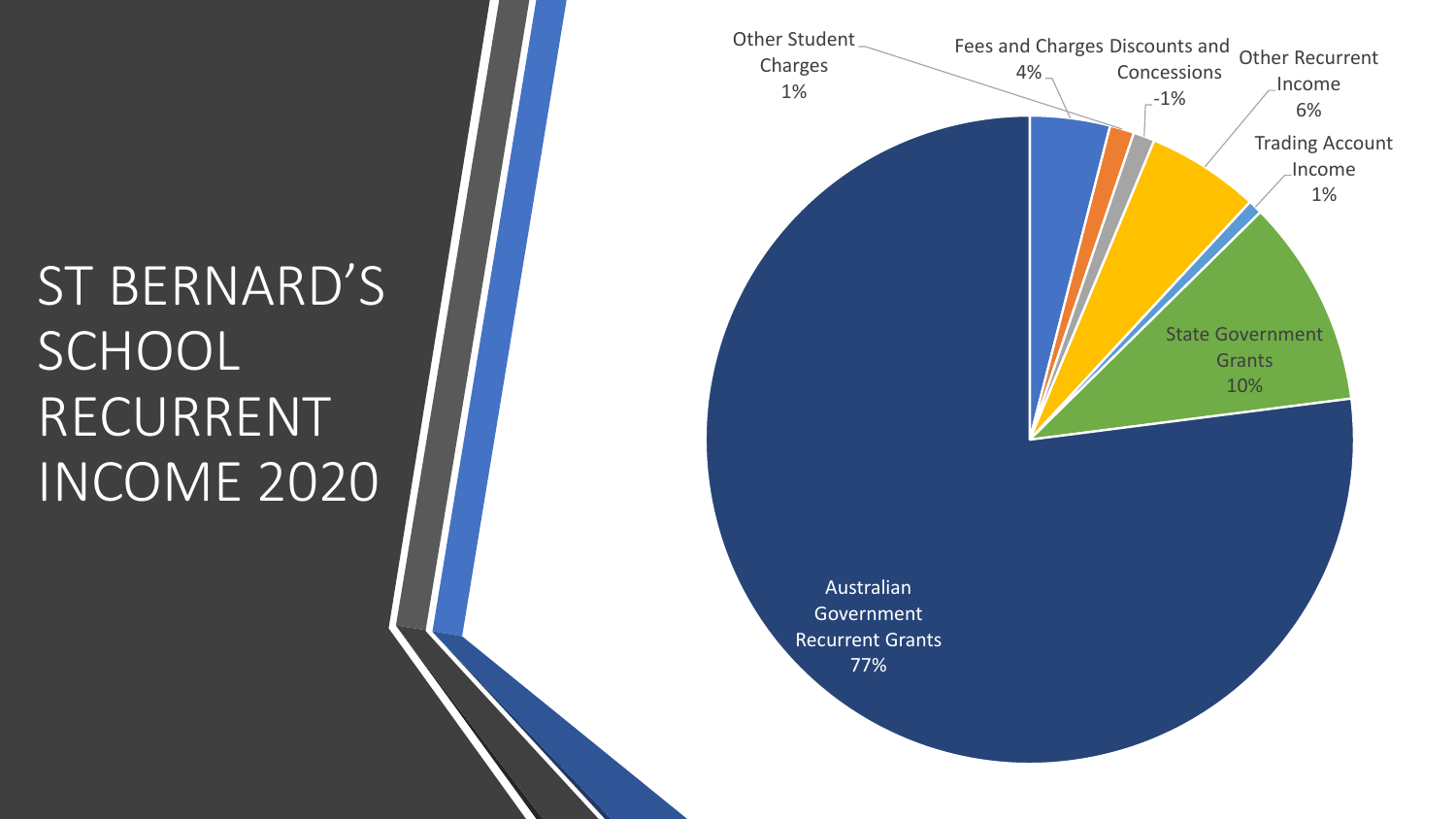## ST BERNARD'S SCHOOL EXPENDITURE 2020



#### **CAPITAL EXPENDITURE**

#### • **ICT CAPITAL**

- **BENQ Screens \$31,020 (\$10,000 P&F)**
- **Classroom staff laptops & Ed support desktops \$13,190**

#### • **IMPROVEMENTS**

- **Administration Stairs \$13,130**
- **Grotto \$27, 252**
- **Playground \$23,200**
- **Ed Support Rooms \$30,661**
- **PLANT & EQUIPMENT**
	- **Aqua Bubbler \$4,210**
	- **Slide replacement \$3,805**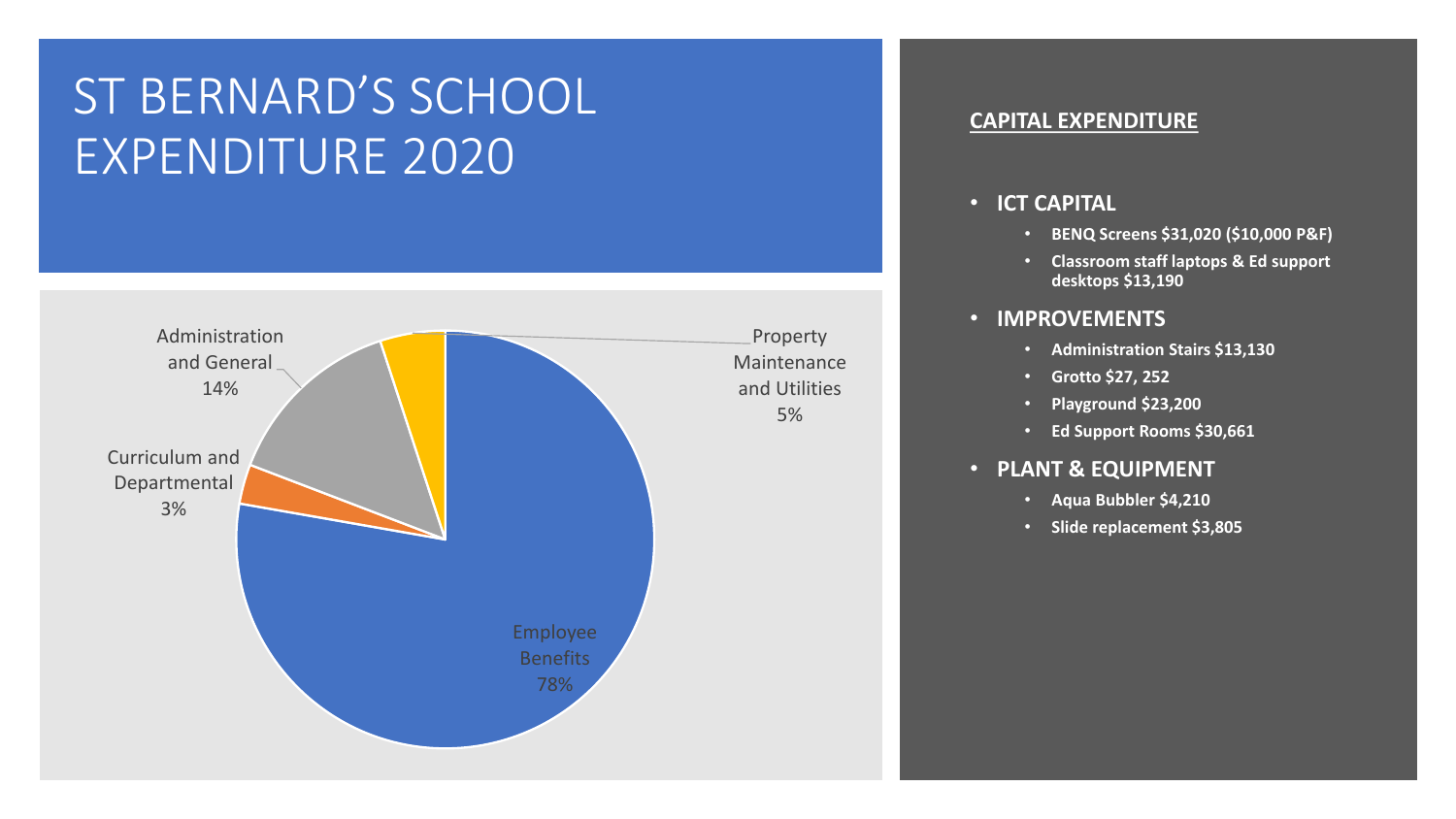## ST BERNARD'S SCHOOL FEES 2020

## **In 2021, school fees will remain the same as 2020**

## *Kindergarten Fees per annum in 2020*

- The cost of sending a child to Kindy at St Bernard's in 2020 was \$17.27 per 3 days per week for 40 school weeks
- The Building Levy per Family cost \$4.74 per week

| <b>Tuition</b> | <b>Resources</b> | <b>Total (per year)</b> | <b>Building Levy per</b><br>Family |  |
|----------------|------------------|-------------------------|------------------------------------|--|
| \$567          | \$124            | \$691                   | \$190                              |  |